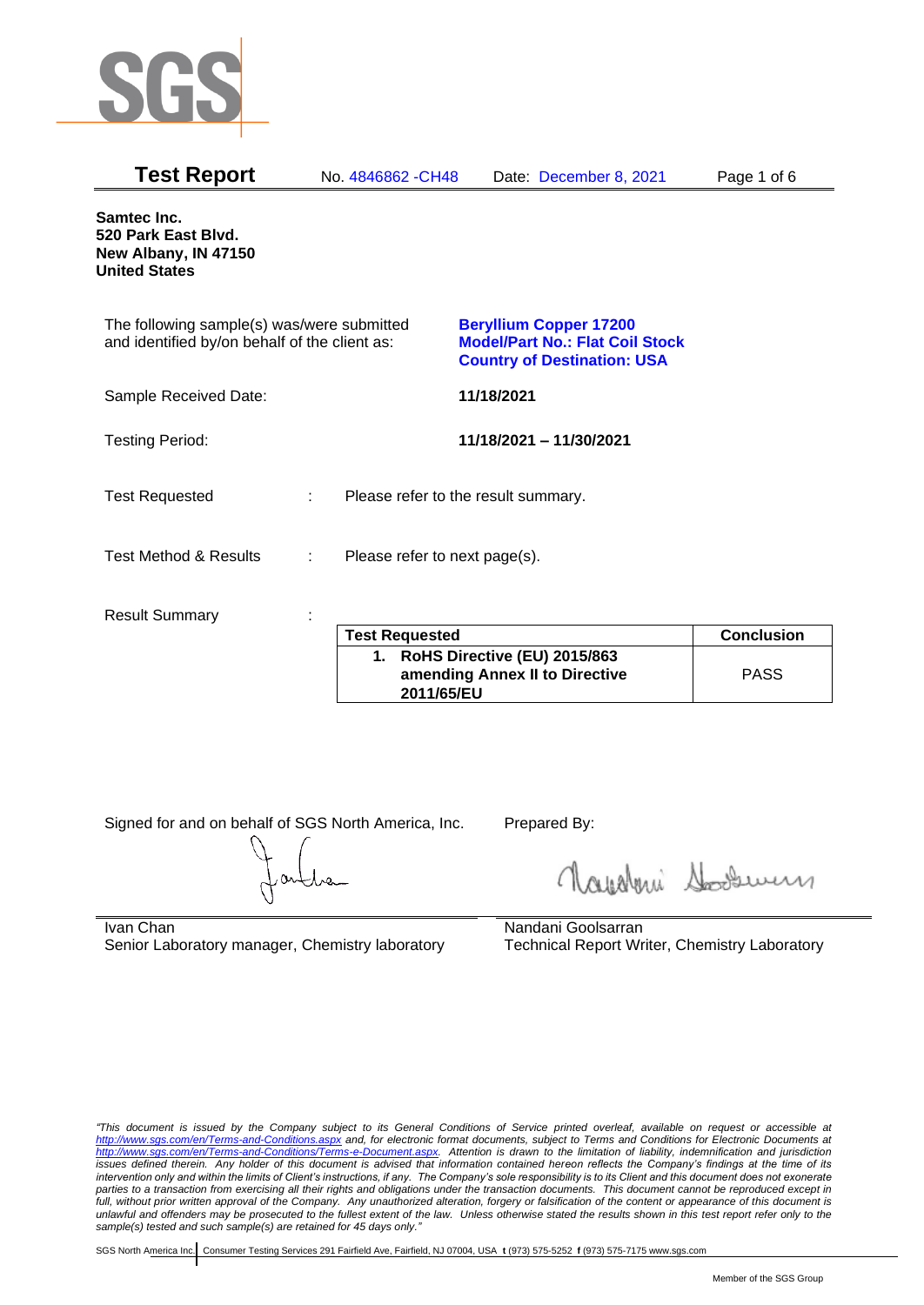

| Test Report | No. 4846862 - CH48 | Date: December 8, 2021 | Page 2 of 6 |
|-------------|--------------------|------------------------|-------------|
|-------------|--------------------|------------------------|-------------|

## **1. RoHS Directive (EU) 2015/863 amending Annex II to Directive 2011/65/EU**

## **Testing was done at an SGS Affiliate Laboratory:**

**Specimen SGS Sample ID Description No.** 1 HKT21-058386.002 Coppery metal

Remarks :

 $(1)$  1 mg/kg = 1 ppm = 0.0001%

(2) MDL = Method Detection Limit

- $(3)$  ND = Not Detected  $($  < MDL)
- (4) "-" = Not Regulated

Test Method : With reference to IEC 62321-4:2013+A1:2017 and IEC62321-5:2013, analyzed by ICP-OES.

(Decision Rule: please refer to appendix 1: Category 1)

With reference to IEC62321-7-1:2015, analyzed by UV-Vis. (Decision Rule: please refer to appendix 1: Category 4)

| Test Item(s)                                     | Limit | Unit                    | MDL                      | 002       |
|--------------------------------------------------|-------|-------------------------|--------------------------|-----------|
| Cadmium (Cd)                                     | 100   | mg/kg                   | $\overline{c}$           | <b>ND</b> |
| Lead (Pb)                                        | 1,000 | mg/kg                   | 5                        | 20        |
| Mercury (Hg)                                     | 1,000 | mg/kg                   | $\overline{2}$           | ND.       |
| Hexavalent Chromium $(Cr(VI))\blacktriangledown$ |       | $\mu$ g/cm <sup>2</sup> | 0.10                     | <b>ND</b> |
| Sum of PBBs                                      | 1,000 | mg/kg                   |                          | <b>ND</b> |
| Monobromobiphenyl                                |       | mg/kg                   | 5                        | <b>ND</b> |
| Dibromobiphenyl                                  |       | mg/kg                   | 5                        | ND.       |
| Tribromobiphenyl                                 |       | mg/kg                   | 5                        | <b>ND</b> |
| Tetrabromobiphenyl                               |       | mg/kg                   | 5                        | <b>ND</b> |
| Pentabromobiphenyl                               |       | mg/kg                   | 5                        | ND        |
| Hexabromobiphenyl                                |       | mg/kg                   | 5                        | ND.       |
| Heptabromobiphenyl                               |       | mg/kg                   | 5                        | <b>ND</b> |
| Octabromobiphenyl                                |       | mg/kg                   | 5                        | <b>ND</b> |
| Nonabromobiphenyl                                |       | mg/kg                   | 5                        | <b>ND</b> |
| Decabromobiphenyl                                |       | mg/kg                   | 5                        | <b>ND</b> |
| Sum of PBDEs                                     | 1,000 | mg/kg                   | $\overline{\phantom{a}}$ | <b>ND</b> |
| Monobromodiphenyl ether                          |       | mg/kg                   | 5                        | <b>ND</b> |
| Dibromodiphenyl ether                            |       | mg/kg                   | 5                        | ND.       |
| Tribromodiphenyl ether                           |       | mg/kg                   | 5                        | ND        |
| Tetrabromodiphenyl ether                         |       | mg/kg                   | 5                        | <b>ND</b> |

*"This document is issued by the Company subject to its General Conditions of Service printed overleaf, available on request or accessible at <http://www.sgs.com/en/Terms-and-Conditions.aspx> and, for electronic format documents, subject to Terms and Conditions for Electronic Documents at [http://www.sgs.com/en/Terms-and-Conditions/Terms-e-Document.aspx.](http://www.sgs.com/en/Terms-and-Conditions/Terms-e-Document.aspx) Attention is drawn to the limitation of liability, indemnification and jurisdiction issues defined therein. Any holder of this document is advised that information contained hereon reflects the Company's findings at the time of its intervention only and within the limits of Client's instructions, if any. The Company's sole responsibility is to its Client and this document does not exonerate*  parties to a transaction from exercising all their rights and obligations under the transaction documents. This document cannot be reproduced except in *full, without prior written approval of the Company. Any unauthorized alteration, forgery or falsification of the content or appearance of this document is unlawful and offenders may be prosecuted to the fullest extent of the law. Unless otherwise stated the results shown in this test report refer only to the sample(s) tested and such sample(s) are retained for 45 days only."*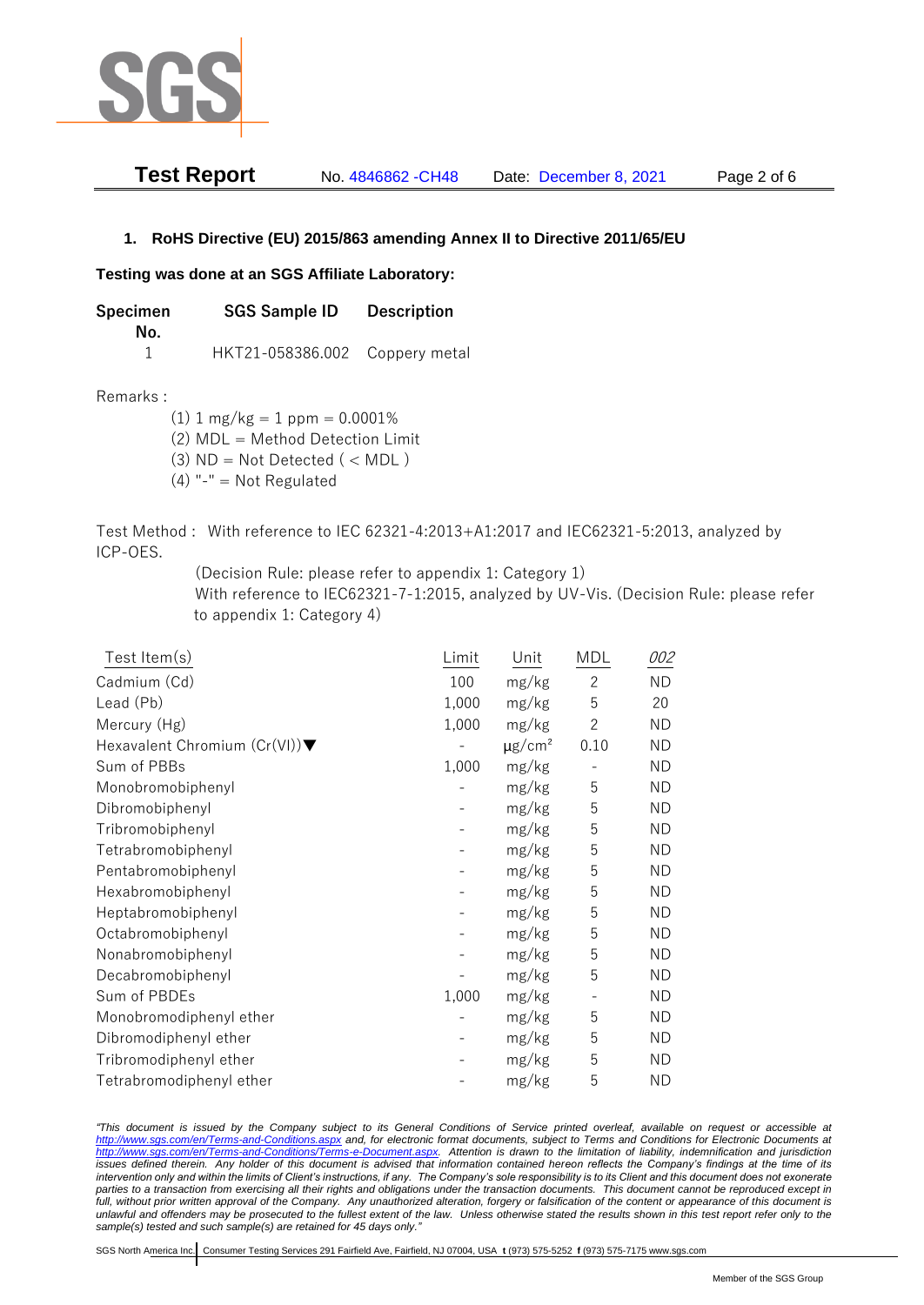

| <b>Test Report</b>       | No. 4846862 - CH48       | Date: December 8, 2021 |            |           | Page 3 of 6 |
|--------------------------|--------------------------|------------------------|------------|-----------|-------------|
| Test Item $(s)$          | Limit                    | Unit                   | <b>MDL</b> | 002       |             |
| Pentabromodiphenyl ether | $\overline{\phantom{a}}$ | mg/kg                  | 5          | <b>ND</b> |             |
| Hexabromodiphenyl ether  | $\overline{\phantom{a}}$ | mg/kg                  | 5          | ND.       |             |
| Heptabromodiphenyl ether | $\overline{\phantom{a}}$ | mg/kg                  | 5          | <b>ND</b> |             |
| Octabromodiphenyl ether  | $\overline{\phantom{a}}$ | mg/kg                  | 5          | <b>ND</b> |             |
| Nonabromodiphenyl ether  | $\overline{\phantom{a}}$ | mg/kg                  | 5          | <b>ND</b> |             |
| Decabromodiphenyl ether  | $\qquad \qquad -$        | mg/kg                  | 5          | ND.       |             |

Notes :

(1) The maximum permissible limit is quoted from RoHS Directive (EU) 2015/863. IEC 62321 series is equivalent to EN 62321 series

[http://www.cenelec.eu/dyn/www/f?p=104:30:1742232870351101::::FSP\\_ORG\\_ID,FSP\\_LANG\\_](http://www.cenelec.eu/dyn/www/f?p=104:30:1742232870351101::::FSP_ORG_ID,FSP_LANG_ID:1258637,25) [ID:1258637,25](http://www.cenelec.eu/dyn/www/f?p=104:30:1742232870351101::::FSP_ORG_ID,FSP_LANG_ID:1258637,25)

(2)  $\blacktriangledown$  = a. The sample is positive for Cr(VI) if the Cr(VI) concentration is greater than 0.13  $\mu$  g/cm2. The sample coating is considered to contain Cr(VI)

b. The sample is negative for Cr(VI) if Cr(VI) is ND (concentration less than 0.10  $\mu$  g/cm2). The coating is considered a non-Cr(VI) based coating

c. The result between 0.10  $\mu$  g/cm2 and 0.13  $\mu$  g/cm2 is considered to be

inconclusive - unavoidable coating variations may influence the determination

Information on storage conditions and production date of the tested sample is unavailable and thus Cr(VI) results represent status of the sample at the time of testing.

*"This document is issued by the Company subject to its General Conditions of Service printed overleaf, available on request or accessible at <http://www.sgs.com/en/Terms-and-Conditions.aspx> and, for electronic format documents, subject to Terms and Conditions for Electronic Documents at [http://www.sgs.com/en/Terms-and-Conditions/Terms-e-Document.aspx.](http://www.sgs.com/en/Terms-and-Conditions/Terms-e-Document.aspx) Attention is drawn to the limitation of liability, indemnification and jurisdiction issues defined therein. Any holder of this document is advised that information contained hereon reflects the Company's findings at the time of its intervention only and within the limits of Client's instructions, if any. The Company's sole responsibility is to its Client and this document does not exonerate parties to a transaction from exercising all their rights and obligations under the transaction documents. This document cannot be reproduced except in full, without prior written approval of the Company. Any unauthorized alteration, forgery or falsification of the content or appearance of this document is unlawful and offenders may be prosecuted to the fullest extent of the law. Unless otherwise stated the results shown in this test report refer only to the sample(s) tested and such sample(s) are retained for 45 days only."*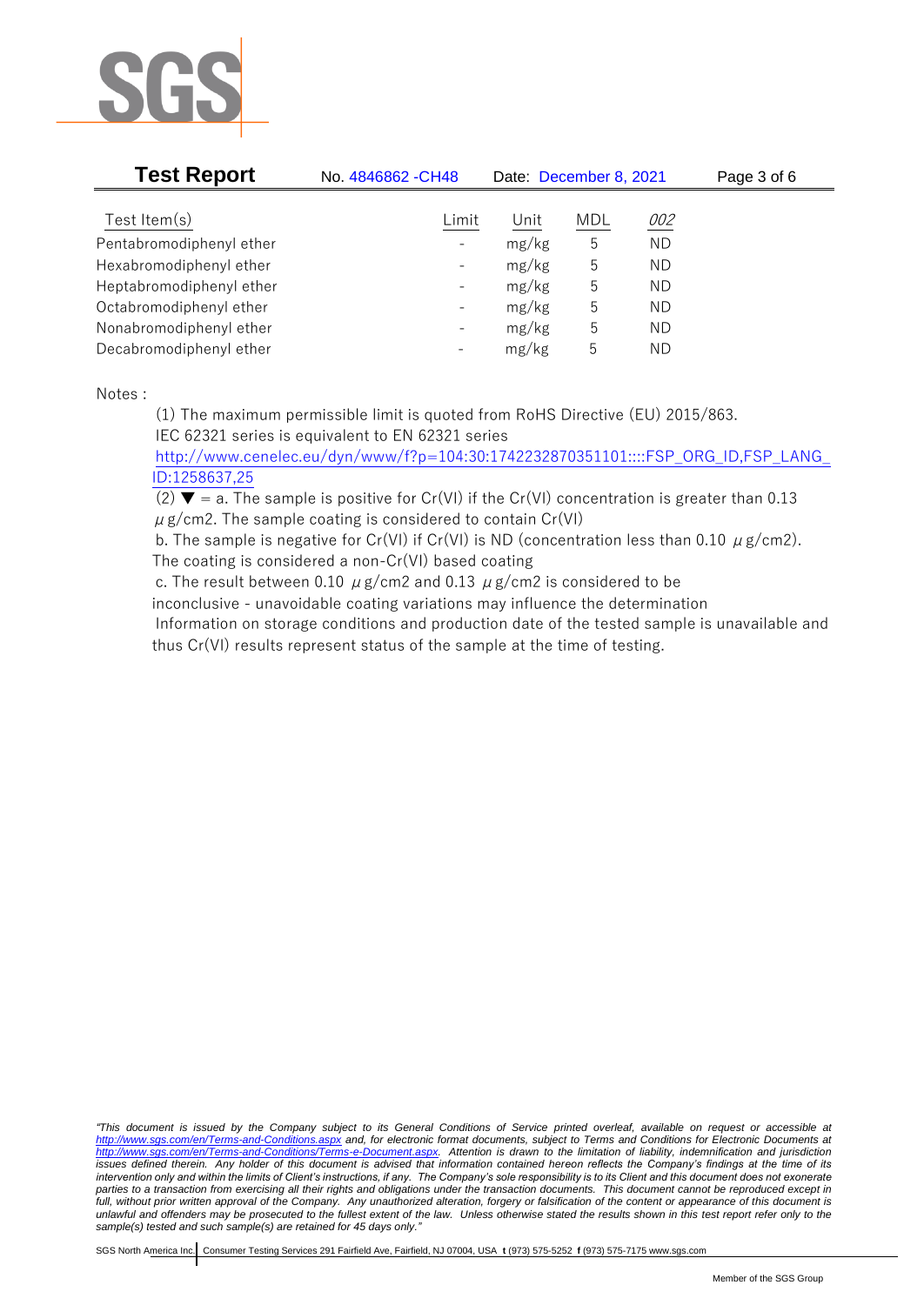

**Test Report** No. 4846862 -CH48 Date: December 8, 2021 Page 4 of 6

## Appendix 1

| Category       | Decision Rule Statement                                                                                                                                                                                                                                                                                                                                                                                                                                                                                                                                                                                                                                                                                                                                                                                                                                                                                                                                                                                                                                                                                                                                                                                                                                                                                                                                                                                                                                                                                            |
|----------------|--------------------------------------------------------------------------------------------------------------------------------------------------------------------------------------------------------------------------------------------------------------------------------------------------------------------------------------------------------------------------------------------------------------------------------------------------------------------------------------------------------------------------------------------------------------------------------------------------------------------------------------------------------------------------------------------------------------------------------------------------------------------------------------------------------------------------------------------------------------------------------------------------------------------------------------------------------------------------------------------------------------------------------------------------------------------------------------------------------------------------------------------------------------------------------------------------------------------------------------------------------------------------------------------------------------------------------------------------------------------------------------------------------------------------------------------------------------------------------------------------------------------|
| $\overline{1}$ | The decision rule for conformity reporting is based on the non-binary statement with quard band (is<br>equal to the expanded measurement uncertainty with a 95% coverage probability, w = U95) in<br>ILAC-G8:09/2019 Clause 4.2.3.<br>"Pass - the measured value is within (or below / above) the acceptance limit, where the<br>А.<br>acceptance limit is below / above to the quard band." or "Pass - The measured values were<br>observed in tolerance at the points tested. The specific false accept risk is up to 2.5%.".<br>"Conditional Pass - The measured values were observed in tolerance at the points tested.<br>В.<br>However, a portion of the expanded measurement uncertainty intervals about one or more<br>measured values exceeded / out of tolerance. When the measured result is close to the<br>tolerance, the specific false accept risk is up to 50%.".<br>C.<br>"Conditional Fail - One or more measured values were observed out of tolerance at the<br>points tested. However, a portion of the expanded measurement uncertainty intervals about<br>one or more measured values were in tolerance. When the measured result is close to the<br>tolerance, the specific false reject risk is up to 50%.".<br>"Fail - the measured value is out of (or below / above) the tolerance limit added / subtracted<br>D.<br>to the quard band." or "Fail - One or more measured values were observed out of tolerance<br>at the points tested". The specific false reject risk is up to 2.5%. |
| $\overline{2}$ | The decision rule for conformity reporting is based on BS EN 1811:2011+A1:2015: Reference test<br>method for release of nickel from all post assemblies which are inserted into pierced parts of the<br>human body and articles intended to come into direct and prolonged contact with the skin in<br>Section 9.2 interpretation of results.                                                                                                                                                                                                                                                                                                                                                                                                                                                                                                                                                                                                                                                                                                                                                                                                                                                                                                                                                                                                                                                                                                                                                                      |
| $\overline{3}$ | The decision rule for conformity reporting is based on the general consideration of simple<br>acceptance as stated in ISO/IEC Guide 98-3: "Uncertainty of measurement - Part 3: Guide to the<br>expression of uncertainty in measurement (GUM 1995)", and more specifically for analytical<br>measurements to the EURACHEM/CITAC Guide 2012 "Quantifying Uncertainty in Analytical<br>Measurement *                                                                                                                                                                                                                                                                                                                                                                                                                                                                                                                                                                                                                                                                                                                                                                                                                                                                                                                                                                                                                                                                                                                |
| 4              | The decision rule for conformity reporting is according to the IEC 62321-7-1 Edition 1.0 2015-09<br>Section 7: Table 1-(comparison to standard and interpretation of result)                                                                                                                                                                                                                                                                                                                                                                                                                                                                                                                                                                                                                                                                                                                                                                                                                                                                                                                                                                                                                                                                                                                                                                                                                                                                                                                                       |
| $\overline{5}$ | The decision rule for conformity reporting is according to the IEC 62321-3-1 Edition 1.0 2013-06<br>Annex A.3 interpretation of result.                                                                                                                                                                                                                                                                                                                                                                                                                                                                                                                                                                                                                                                                                                                                                                                                                                                                                                                                                                                                                                                                                                                                                                                                                                                                                                                                                                            |
| $\overline{6}$ | The decision rule for conformity reporting is according to the GB/T 26125-2011 Annex A to H                                                                                                                                                                                                                                                                                                                                                                                                                                                                                                                                                                                                                                                                                                                                                                                                                                                                                                                                                                                                                                                                                                                                                                                                                                                                                                                                                                                                                        |
| 7              | The decision rule for conformity reporting is according to the requested specification or standard<br>(ASTM F963-17 section 4.3.5)                                                                                                                                                                                                                                                                                                                                                                                                                                                                                                                                                                                                                                                                                                                                                                                                                                                                                                                                                                                                                                                                                                                                                                                                                                                                                                                                                                                 |
| $\overline{8}$ | The decision rule for conformity reporting is according to the requested specification or standard<br>(AS/NZS ISO 8124 Part 3 section 4.2)                                                                                                                                                                                                                                                                                                                                                                                                                                                                                                                                                                                                                                                                                                                                                                                                                                                                                                                                                                                                                                                                                                                                                                                                                                                                                                                                                                         |
| Remark         | If the decision rule is not feasible to be used and the uncertainty of the result is able to be provided.<br>the uncertainty range of the result will be shown in the report. Otherwise, only result will be shown<br>in the report.                                                                                                                                                                                                                                                                                                                                                                                                                                                                                                                                                                                                                                                                                                                                                                                                                                                                                                                                                                                                                                                                                                                                                                                                                                                                               |

*"This document is issued by the Company subject to its General Conditions of Service printed overleaf, available on request or accessible at <http://www.sgs.com/en/Terms-and-Conditions.aspx> and, for electronic format documents, subject to Terms and Conditions for Electronic Documents at [http://www.sgs.com/en/Terms-and-Conditions/Terms-e-Document.aspx.](http://www.sgs.com/en/Terms-and-Conditions/Terms-e-Document.aspx) Attention is drawn to the limitation of liability, indemnification and jurisdiction issues defined therein. Any holder of this document is advised that information contained hereon reflects the Company's findings at the time of its intervention only and within the limits of Client's instructions, if any. The Company's sole responsibility is to its Client and this document does not exonerate parties to a transaction from exercising all their rights and obligations under the transaction documents. This document cannot be reproduced except in full, without prior written approval of the Company. Any unauthorized alteration, forgery or falsification of the content or appearance of this document is unlawful and offenders may be prosecuted to the fullest extent of the law. Unless otherwise stated the results shown in this test report refer only to the sample(s) tested and such sample(s) are retained for 45 days only."*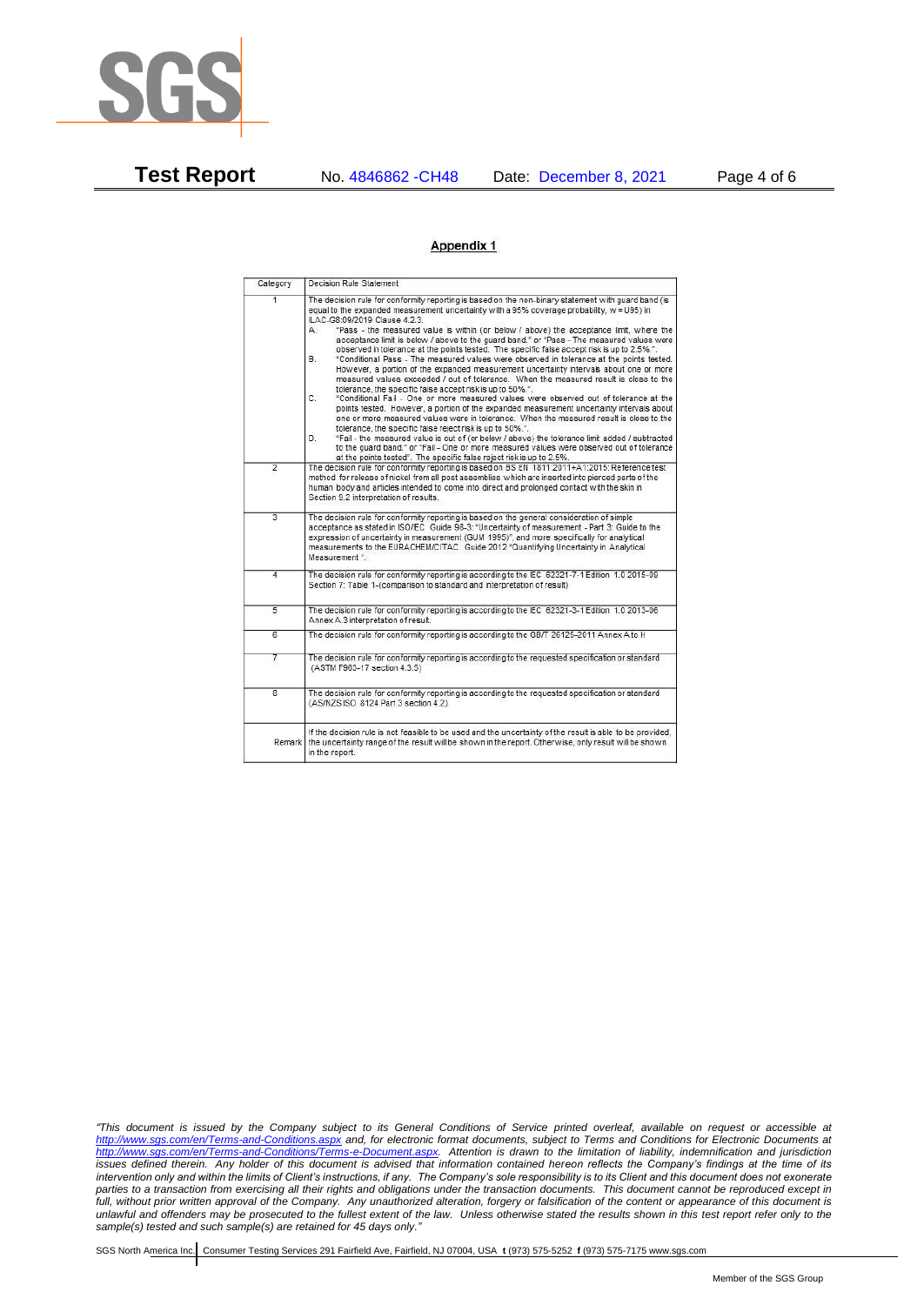



*"This document is issued by the Company subject to its General Conditions of Service printed overleaf, available on request or accessible at <http://www.sgs.com/en/Terms-and-Conditions.aspx> and, for electronic format documents, subject to Terms and Conditions for Electronic Documents at [http://www.sgs.com/en/Terms-and-Conditions/Terms-e-Document.aspx.](http://www.sgs.com/en/Terms-and-Conditions/Terms-e-Document.aspx) Attention is drawn to the limitation of liability, indemnification and jurisdiction issues defined therein. Any holder of this document is advised that information contained hereon reflects the Company's findings at the time of its intervention only and within the limits of Client's instructions, if any. The Company's sole responsibility is to its Client and this document does not exonerate*  parties to a transaction from exercising all their rights and obligations under the transaction documents. This document cannot be reproduced except in *full, without prior written approval of the Company. Any unauthorized alteration, forgery or falsification of the content or appearance of this document is unlawful and offenders may be prosecuted to the fullest extent of the law. Unless otherwise stated the results shown in this test report refer only to the sample(s) tested and such sample(s) are retained for 45 days only."*